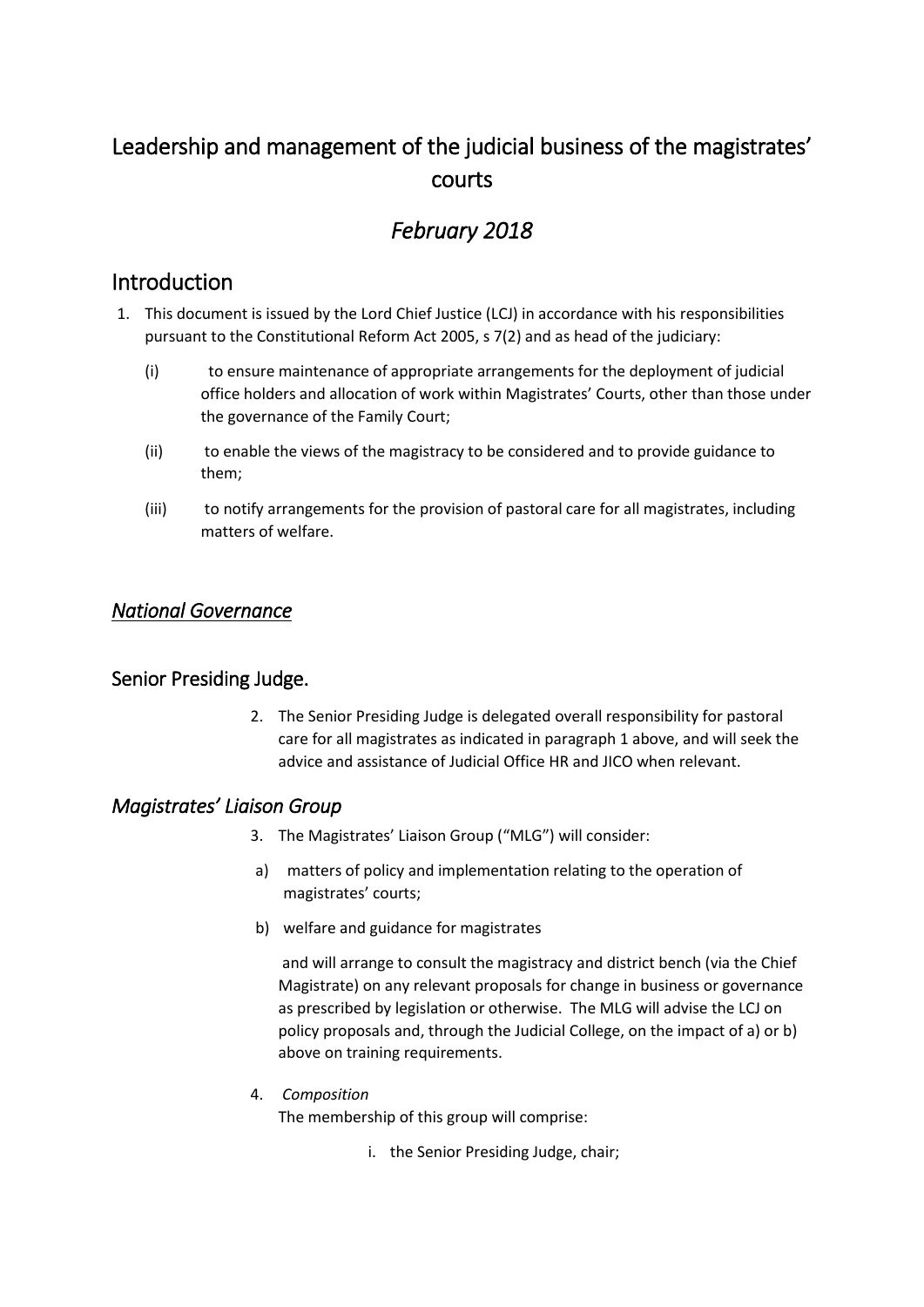- ii. the Senior District Judge (Chief Magistrate);
- iii. the Chairs of the National Bench Chairmen's Forum [Magistrates Leadership Executive (MLE0] and the Magistrates Association;
- iv. a Head of Legal Operations
- v. a representative of the Judicial College;
- vi. a representative of Judicial Office HR;
- vii. the HMCTS Deputy Director with responsibility for Crime; and
- viii. other such people as may be invited or appointed to the MLG from time to time (in accordance with para 10 below).

### *Judicial Oversight Group*

- 5. The Judicial Oversight Group ("JOG") will consider matters relating to the efficient and effective performance of, and the arrangements made for the conduct of, judicial business in the Magistrates' Courts of England and Wales in accordance with the overriding objective of the Criminal Procedure Rules and the principles of Transforming Summary Justice, and will identify and promulgate best practice.
- 6. *Composition*

The membership of this group will comprise:

- i. the Deputy Senior Presiding Judge, chair;
- ii. the High Court Lead Judge on magistrates ;
- iii. the Senior District Judge (Chief Magistrate);
- iv. the Chair of the National Bench Chairmen's Forum National Leadership Magistrate];
- v. a Head of Legal Operations;
- vi. the HMCTS Deputy Director with responsibility for Crime; and
- vii. other such people as may be invited or appointed to the JOG from time to time (in accordance with para 10 below).
- 7. The secretariat for both MLG and JOG will be provided by the SPJ's office.

*Conduct of Business*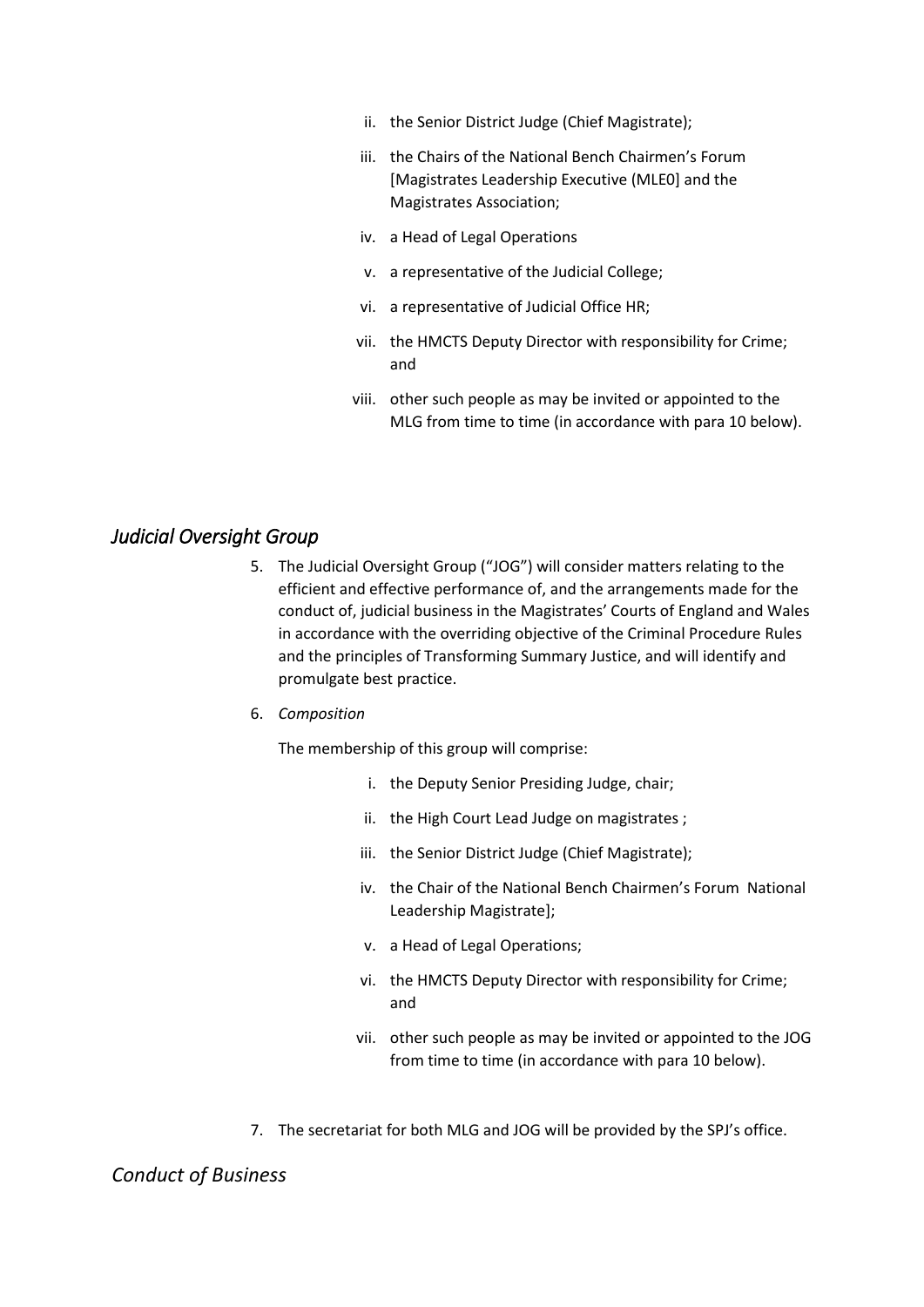- 8. The MLG and JOG will meet quarterly, or more often as business requires. Members of the group will be expected to attend each meeting but, in exceptional circumstances and upon prior notification to the Chair, a member may authorise a deputy to attend and speak on their behalf.
- 9. Decisions will be made by simple consensus of the judicial office-holders, taking into consideration the views of the other non-judicial members of the groups. In default of consensus, the Chair shall determine the issue but will, in advising the LCJ on matters of policy, alert him to the minority view.
- 10. **Invitees**  The MLG /JOG may invite additional judicial office holders, Judicial Office/College staff or members of relevant criminal justice agencies, to attend all or part of a meeting on specific agenda items upon which their views are sought or to update the MLG /JOG on aspects of their work respectively, where such information may assist the MLG/JOG in its decisions regarding arrangements for the management of judicial business

## *Circuit Governance*

## *Judicial Business Groups*

11. Each circuit shall have a Judicial Business Group ("JBG") responsible for advising the Presiding Judges in the exercise of their delegated responsibilities to ensure the efficient and effective dispatch of Magistrates' Court business on circuit. The South East Circuit shall have two JBG's, one representing inner London and the other, the remainder of the South East Circuit.

#### 12. *Composition*

The membership of each JBG will comprise:

- i. a Presiding Judge (chair);
- ii. up to two District Judges (MC), nominated by the Senior District Judge (Chief Magistrate);
- iii. the regional representative of the NBCF [MLE] and up to two further Bench Chairs, nominated by the Regional Bench Chairmen's Forum [Regional Magistrates Leadership Group (RMLG)];
- iv. one regional representative of the MA nominated by the MA;
- v. the Head of Legal Operations, or their nominee; and
- vi. the Delivery Director, or their nominee.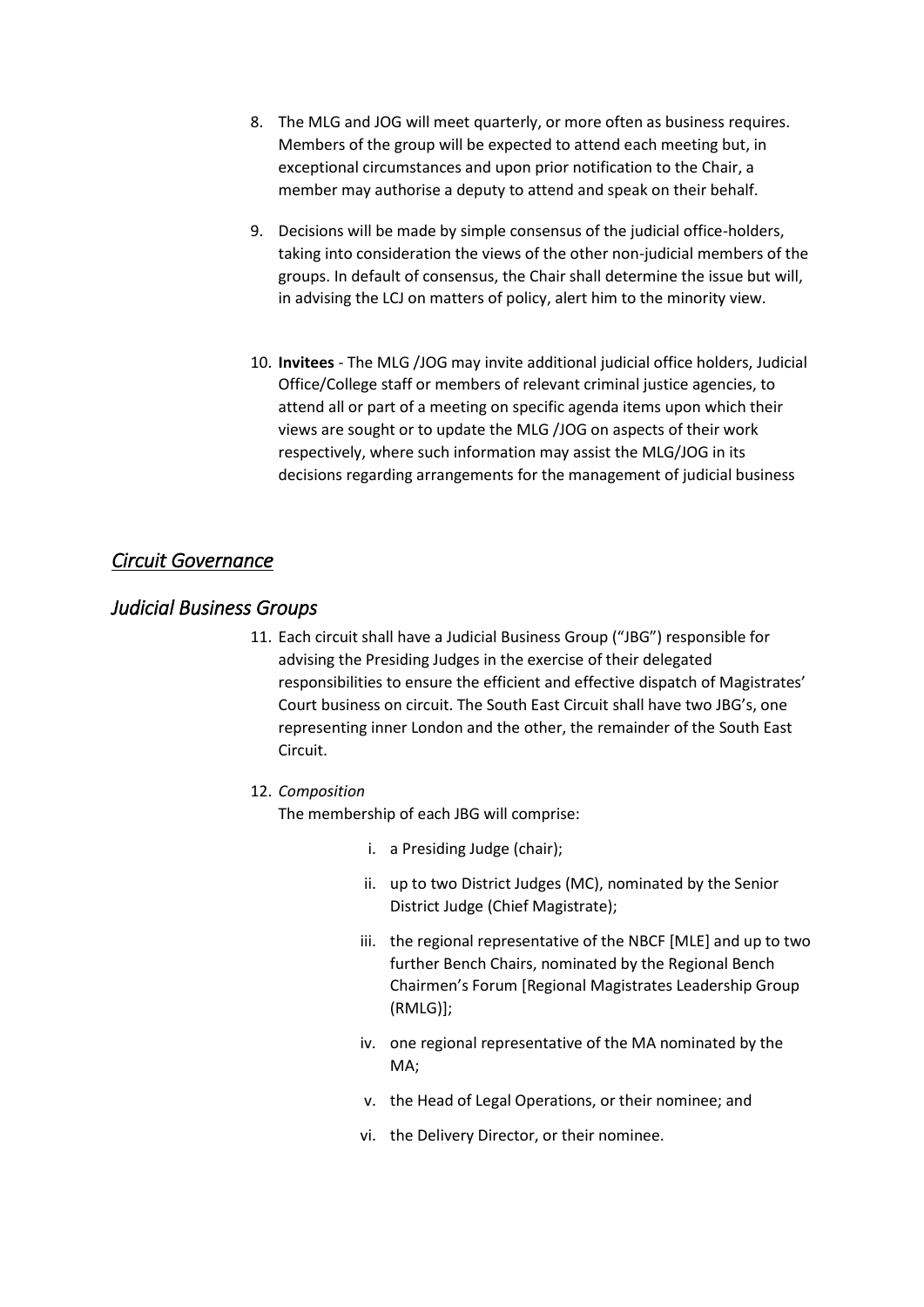- 13. Each JBG is accountable to the JOG for ensuring that there are appropriate arrangements in place for the efficient and effective conduct of the judicial business of the magistrates' courts on circuit, specifically to ensure that:
	- i. the judicial business of the magistrates' courts is conducted efficiently and expeditiously in the interests of justice, according to the overriding objective of the Criminal Procedure Rules and the principles of Transforming Summary Justice;
	- ii. resources are equitably deployed to meet the wider interests of justice:
	- iii. strategic listing policies are devised and applied within any parameters set by the Judicial Oversight Group, supporting magistrates to achieve their minimum sitting days requirement;
	- iv. all magistrates are able undertake appropriate training and receive regularly appraisal;
	- v. there is liaison with the Family Division Liaison Judge in relation to(ii) and (iv) above.
- 14. The JBG will collate and provide quarterly reports to the JOG on the performance of each Magistrates' Court conducting criminal business on circuit.
- 15. The JBG will determine and manage any Bench or Panel Mergers on circuit.
- 16. The secretariat will be provided by the Head of Legal Operations, or their nominee.

#### *Conduct of Business*

- 17. **Meetings**  Each JBG will meet quarterly, or more often as business requires. Members of the group will be expected to attend each meeting but, in exceptional circumstances and upon prior notification to the Chair, a member may authorise a deputy to attend and speak on their behalf.
- 18. **Chair**  The JBG shall be chaired by the Presiding Judge or their nominee.
- 19. **Term of Office**  An individual shall continue to be a member of the group whilst they hold any office that entitles them to membership, or for such period as the person or persons nominating or appointing them for membership of the group shall determine.
- 20. **Decisions**  The JBG will reach decisions by simple consensus of the judicial office holders ,taking into consideration the views of the non-judicial office holder members of the group. In default of consensus, the Chair shall determine the issue, but shall alert JOG of the minority view if the issue is of wider/national interest, in which case the decision of JOG is final.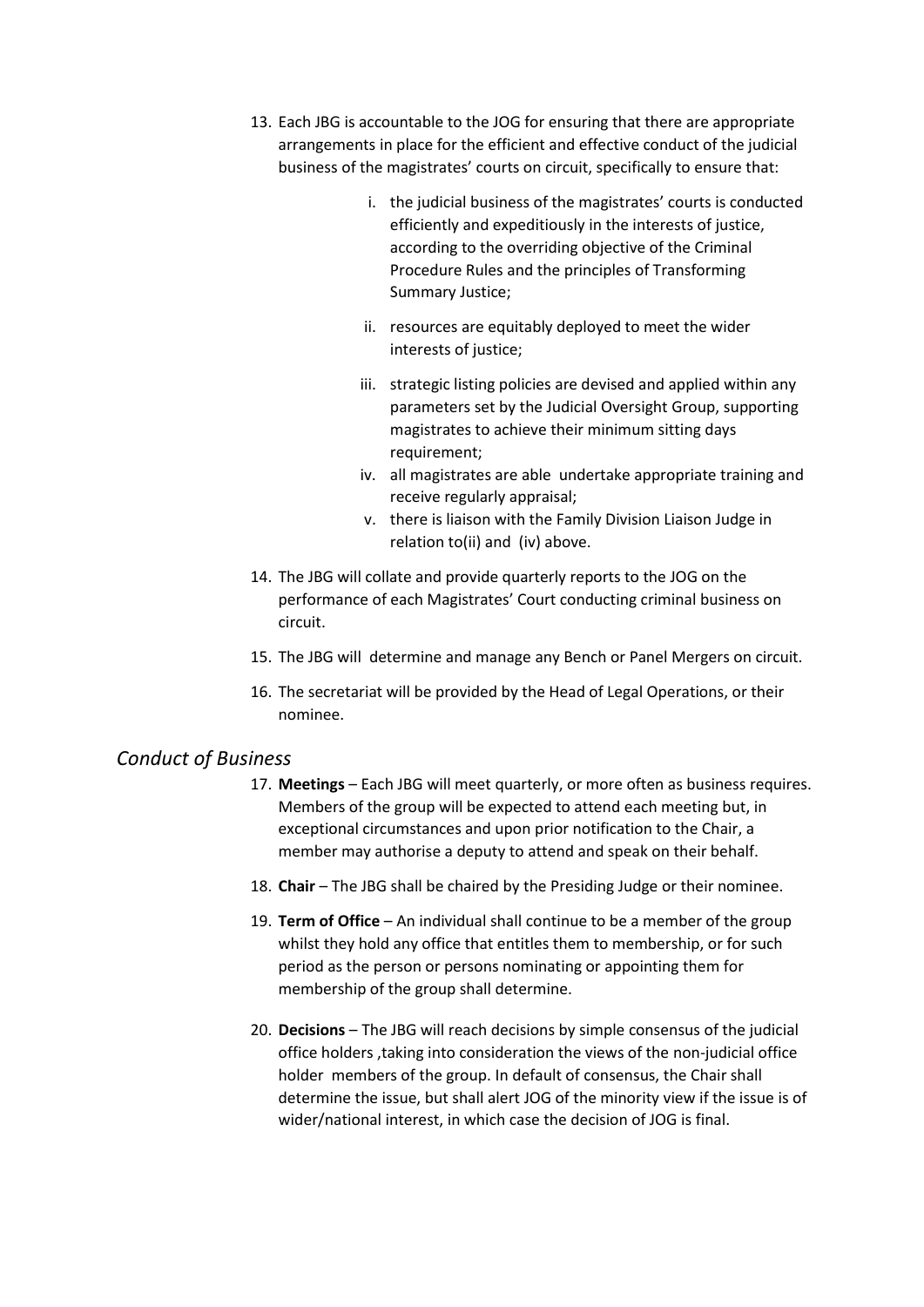- 21. **Papers** –The agenda and papers will be distributed to all members of the JBG at least one week prior to any meeting, and at the same time be distributed to all Bench Chairmen on circuit. All recipients of any document marked as 'confidential' must observe the confidentiality. The JBG secretariat will summarise JBG discussions and decisions of issues not marked confidential for wider distribution to benches.
- 22. **Invitees**  The JBG may invite additional Panel or Committee Chairs, or members of relevant criminal justice agencies, to attend all or part of a meeting on specific agenda items upon which their views are sought or to update the JBG on aspects of their work respectively, where such information may assist the JBG in its decisions regarding arrangements for the management of judicial business

## *Judicial Delivery Groups*

23. Each circuit shall have Judicial Delivery Groups ("JDG"), responsible for ensuring that the listing arrangements agreed by the JBG are implemented satisfactorily in the relevant local justice area or group of local justice areas so that all cases are heard and disposed of with the minimum of delay and in accordance with the principles set out at para 13 above.

#### 24. *Composition*

The membership of each JDG will comprise:

- i. A judge, nominated by the Presiding Judges;
- ii. The Bench Chair (or Chairs if there is more than one bench);
- iii. A District Judge (Magistrates' Courts), nominated by the Senior District Judge (Chief Magistrate);
- iv. A person nominated by the Head of Legal Operations;
- v. The Cluster manager or their nominee.

#### 25. The JDG will:

- i. raise any concern about the provision and maintenance of adequate resources to ensure the efficient delivery of the business of the local justice area immediately with HMCTS, and notify the JBG accordingly;
- ii. review Magistrates' Court sitting arrangements and report any delays, backlogs or concerns to the JBG on a quarterly basis;
- iii. provide quarterly reports to the JBG on the performance of each Magistrates' Court conducting criminal business in the local justice area or group of local justice areas.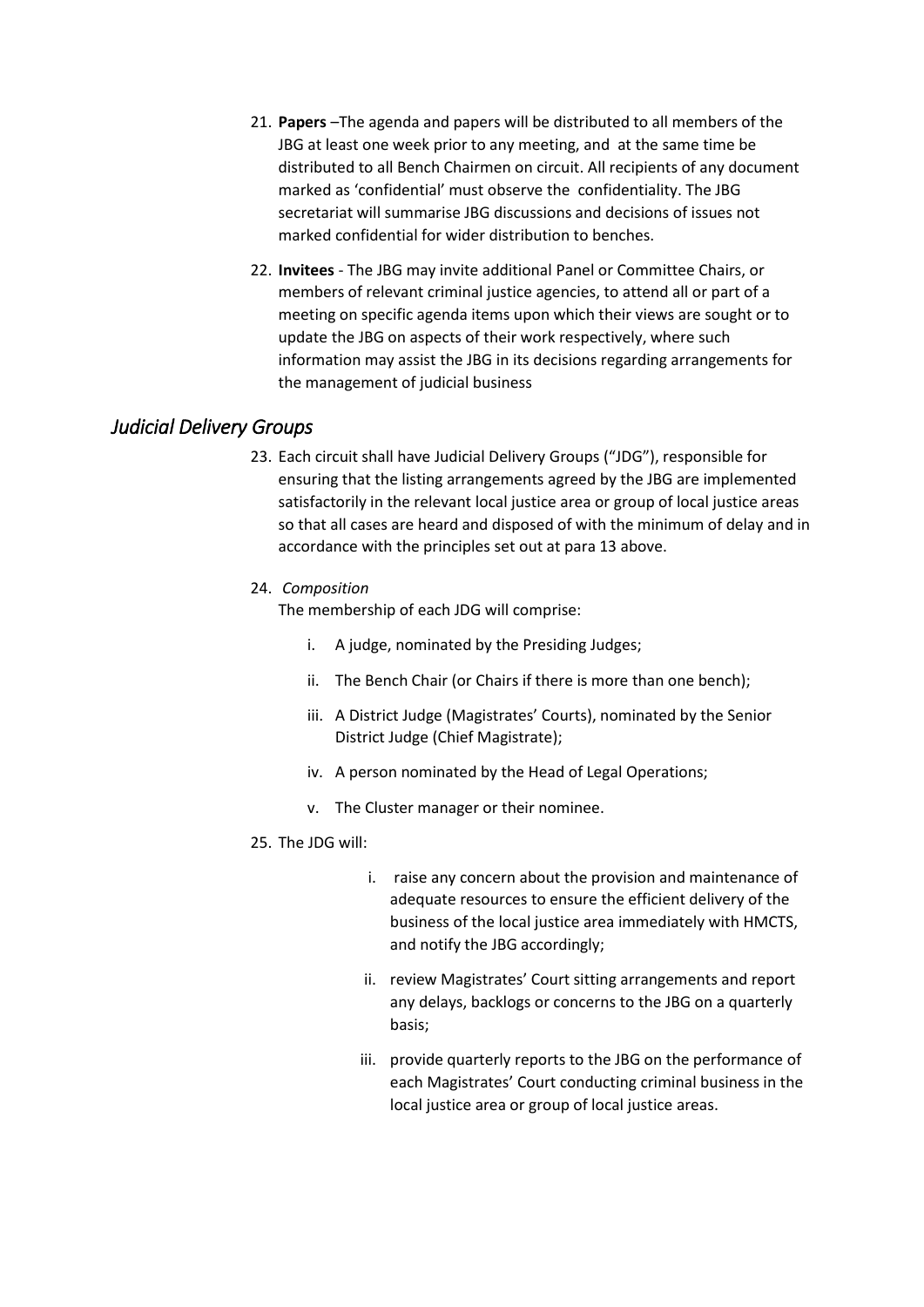26. The secretariat will be provided by the Head of Legal Operations, or their nominee

## *Conduct of Business*

- 27. **Meetings** Each JDG will meet quarterly, or more often as business requires. Members of the group will be expected to attend each meeting but, in exceptional circumstances and upon prior notification to the Chair, a member may authorise a deputy to attend and speak on their behalf.
- 28. **Chair** Each JDG should elect a chair from amongst the judicial office holder members. This election should take place annually.
- 29. **Decisions –** The JDG will reach decisions by simple consensus of the judicial office holders ,taking into consideration the views of the other non- judicial office holder members of the group. In default of consensus, the Chair shall determine the issue
- 30. **Invitees**  The JDG may invite additional Panel or Committee Chairs, or members of relevant criminal justice agencies, to attend all or part of a meeting on specific agenda items upon which their views are sought or to update the JDG on aspects of their work respectively, where such information may assist the JDG in its decisions regarding arrangements for the management of judicial business
- 31. **JDG areas –** A list of JDGs and the local justice areas they cover are contained in the annex below, any changes to JDG areas or responsibilities require approval by the JOG, after consultation with the relevant JBG.

## Reporting of JBG and JDG.

32. The JDGs will provide a report to the relevant JBG in accordance with paragraph 25 iii within 21 days of the end March, June, September and December. The JBGs will provide a report to JOG in accordance with paragraph 14 within 14 days thereafter. Meetings of JDG, JBG and JOG shall be arranged accordingly.

## Her Majesty's Courts and Tribunals service

33. Her Majesty's Courts and Tribunals Service (HMCTS) has a joint responsibility to the Lord Chancellor and the LCJ to support judicial office holders in the execution of their independent judicial functions by the provision and maintenance of court estate, administrative and legal services.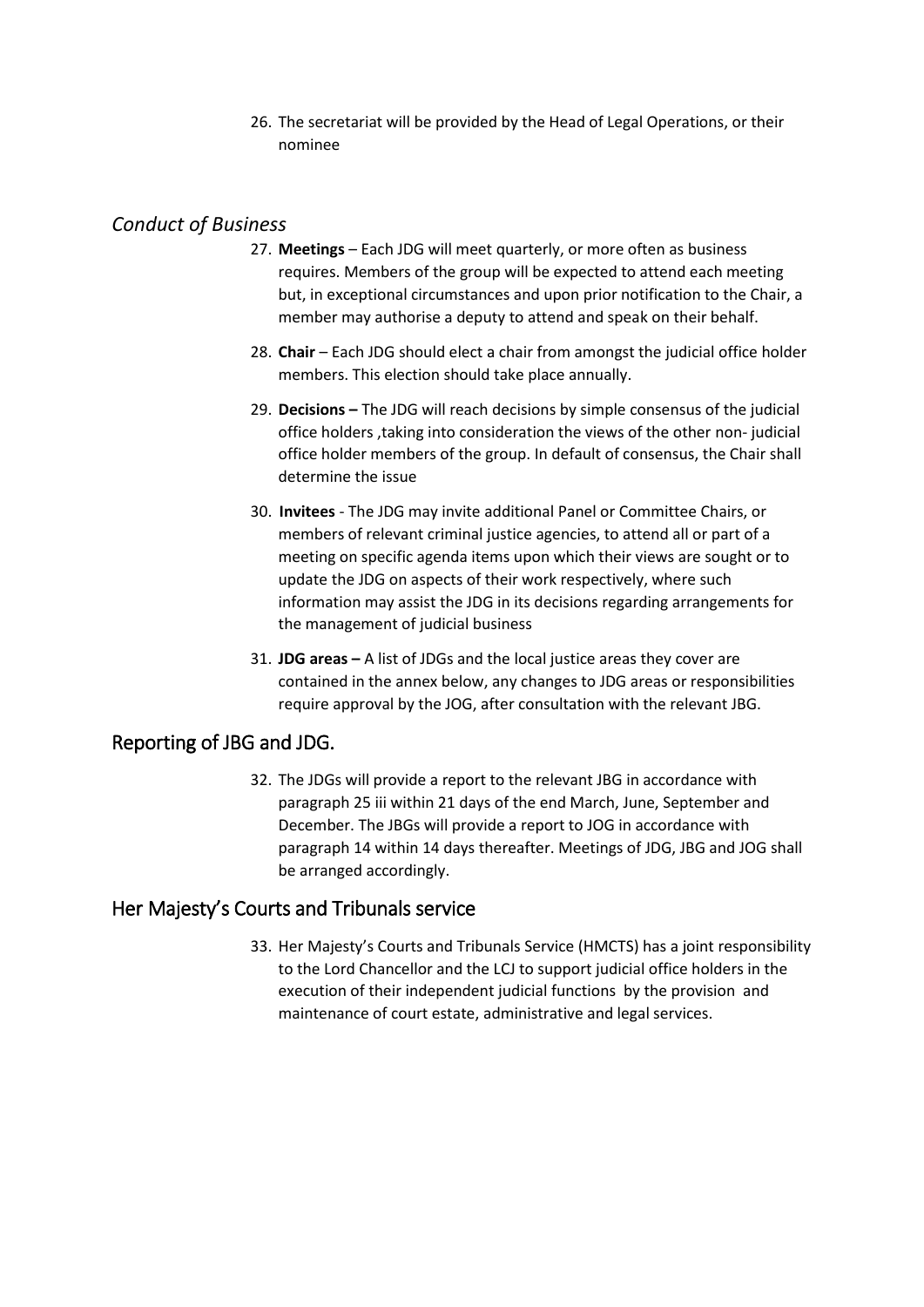| Circuit/Region | <b>JDG</b>                                         | <b>LJAs Covered</b>                                                                                    |
|----------------|----------------------------------------------------|--------------------------------------------------------------------------------------------------------|
| London         | North & West London                                | East London, North East London, North<br>London, North West London, West London,<br>South West London. |
| London         | Central & South London                             | Central London, South London, South East<br>London.                                                    |
| Midlands       | Nottinghamshire & Derbyshire                       | Northern Derbyshire, Southern Derbyshire,<br>Nottinghamshire.                                          |
| Midlands       | West Mercia                                        | Herefordshire, Staffordshire, Shropshire,<br>Worcestershire.                                           |
| Midlands       | West Midlands & Warwickshire                       | Coventry & Warwickshire, Black Country,<br>Birmingham & Solihull.                                      |
| Midlands       | Leicestershire, Lincolnshire &<br>Northamptonshire | Northamptonshire, Lincolnshire County,<br>Leicestershire & Rutland.                                    |
| North East     | South Yorkshire & the Humber                       | Humber, South Yorkshire.                                                                               |
| North East     | Northumbria                                        | North Northumbria, South Northumbria.                                                                  |
| North East     | Cleveland & Durham                                 | County Durham, Cleveland.                                                                              |
| North East     | North & West Yorkshire                             | North Yorkshire, West Yorkshire.                                                                       |
| North West     | Lancashire & Cumbria                               | North & West Cumbria, South Cumbria,<br>Lancashire.                                                    |
| North West     | Merseyside & Cheshire                              | Cheshire, Merseyside.                                                                                  |
| North West     | <b>Greater Manchester</b>                          | Greater Manchester.                                                                                    |
| South East     | Norfolk & Suffolk                                  | Norfolk, Suffolk.                                                                                      |
| South East     | Kent                                               | North Kent, Central Kent, East Kent.                                                                   |
| South East     | Cambridgeshire & Essex                             | North Essex, South Essex, Cambridgeshire.                                                              |
| South East     | Surrey & Sussex                                    | Surrey, Sussex (Eastern), Sussex (Central),<br>West Sussex.                                            |
| South East     | <b>Thames Valley</b>                               | Berkshire, Oxfordshire, Buckinghamshire.                                                               |
| South East     | Bedfordshire & Hertfordshire                       | North & East Hertfordshire, West & Central<br>Hertfordshire, Bedfordshire.                             |

# Annex: Judicial Delivery Groups